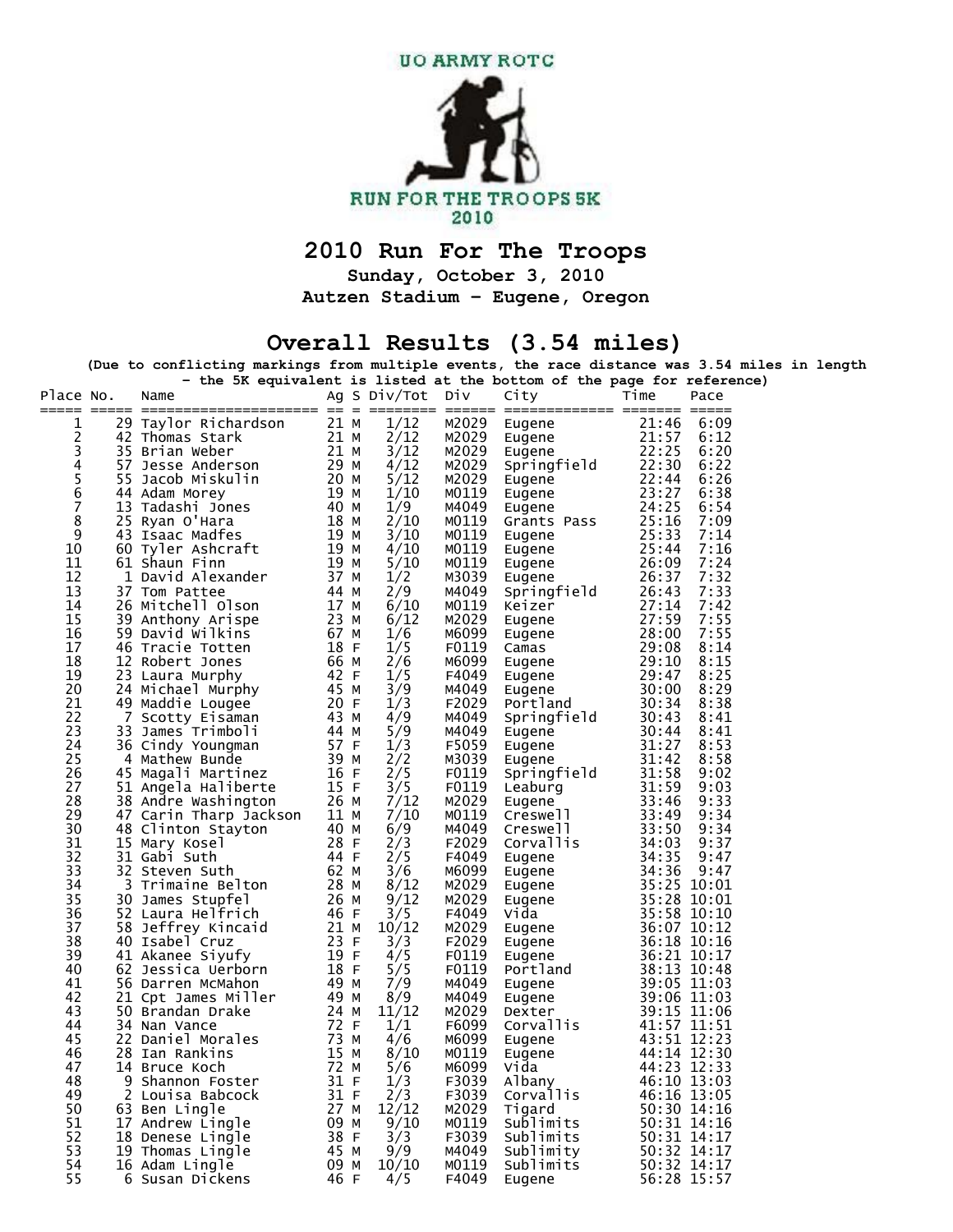| 56 | 53 Mary Hill       | 55 F 2/3 |     | F5059 Leaburg  | 56:47 16:03   |
|----|--------------------|----------|-----|----------------|---------------|
|    | 5 Jocelyne Callard | 56 F     | 3/3 | F5059 Roseburg | 56:48 16:03   |
| 58 | 54 Michael Hill    | 68 M 6/6 |     | M6099 Leaburg  | 58:12 16:27   |
|    | 27 Ruby Olson      | 49 F 5/5 |     | F4049 Eugene   | 1:04:30 18:14 |

# **Results By Age Group**

| MALE AGE GROUP: 01 TO 18<br>1 Ryan O'Hara     | 18 | 25:16       | 7:09        | 4 Ian Rankins      | 15 | 44:14 12:30      |
|-----------------------------------------------|----|-------------|-------------|--------------------|----|------------------|
| 2 Mitchell Olson                              | 17 | 27:14       | 7:42        | 5 Andrew Lingle    | 09 | 50:31 14:16      |
| 3 Carin Tharp Jackson                         | 11 | 33:49       | 9:34        | 6 Adam Lingle      | 09 | 50:32 14:17      |
| FEMALE AGE GROUP: 01 TO 18                    |    |             |             |                    |    |                  |
| 1 Tracie Totten                               | 18 | 29:08       | 8:14        | 3 Angela Haliberte | 15 | 31:59<br>9:03    |
| 2 Magali Martinez                             | 16 | 31:58       | 9:02        | 4 Jessica Uerborn  | 18 | 38:13 10:48      |
| MALE AGE GROUP: 19 TO 24                      |    |             |             |                    |    |                  |
| 1 Taylor Richardson                           | 21 | 21:46       | 6:09        | 7 Tyler Ashcraft   | 19 | 25:44<br>7:16    |
| 2 Thomas Stark                                | 21 | 21:57       | 6:12        | 8 Shaun Finn       | 19 | 7:24<br>26:09    |
| 3 Brian Weber                                 | 21 | 22:25       | 6:20        | 9 Anthony Arispe   | 23 | 27:59<br>7:55    |
| 4 Jacob Miskulin                              | 20 | 22:44       | 6:26        | 10 Jeffrey Kincaid | 21 | 36:07 10:12      |
| 5 Adam Morey                                  | 19 | 23:27       | 6:38        | 11 Brandan Drake   | 24 | 39:15 11:06      |
| 6 Isaac Madfes                                | 19 | 25:33       | 7:14        |                    |    |                  |
| FEMALE AGE GROUP: 19 TO 24                    |    |             |             |                    |    |                  |
| 1 Maddie Lougee                               | 20 | 30:34       | 8:38        | 3 Akanee Siyufy    | 19 | 36:21 10:17      |
| 2 Isabel Cruz                                 | 23 | 36:18 10:16 |             |                    |    |                  |
| MALE AGE GROUP: 25 TO 30                      |    |             |             |                    |    |                  |
| 1 Jesse Anderson                              | 29 | 22:30       | 6:22        | 4 James Stupfel    | 26 | 35:28 10:01      |
| 2 Andre Washington                            | 26 | 33:46       | 9:33        | 5 Ben Lingle       | 27 | 50:30 14:16      |
| 3 Trimaine Belton                             | 28 | 35:25 10:01 |             |                    |    |                  |
| FEMALE AGE GROUP: 25 TO 30                    |    |             |             |                    |    |                  |
| 1 Mary Kosel                                  | 28 | 34:03       | 9:37        |                    |    |                  |
| MALE AGE GROUP: 31 TO 39<br>1 David Alexander | 37 | 26:37       | 7:32        | 2 Mathew Bunde     | 39 | 31:42<br>8:58    |
| FEMALE AGE GROUP: 31 TO 39                    |    |             |             |                    |    |                  |
| 1 Shannon Foster                              | 31 | 46:10 13:03 |             | 3 Denese Lingle    | 38 | 50:31 14:17      |
| 2 Louisa Babcock                              | 31 | 46:16 13:05 |             |                    |    |                  |
| MALE AGE GROUP: 40 TO 49                      |    |             |             |                    |    |                  |
| 1 Tadashi Jones                               | 40 | 24:25       | 6:54        | 6 Clinton Stayton  | 40 | 33:50 9:34       |
| 2 Tom Pattee                                  | 44 | 26:43       | 7:33        | 7 Darren McMahon   | 49 | 39:05 11:03      |
| 3 Michael Murphy                              | 45 | 30:00       | 8:29        | 8 Cpt James Miller | 49 | 39:06 11:03      |
| 4 Scotty Eisaman                              | 43 | 30:43       | 8:41        | 9 Thomas Lingle    | 45 | 50:32 14:17      |
| 5 James Trimboli                              | 44 | 30:44       | 8:41        |                    |    |                  |
| FEMALE AGE GROUP: 40 TO 49                    |    |             |             |                    |    |                  |
| 1 Laura Murphy                                | 42 | 29:47       | 8:25        | 4 Susan Dickens    | 46 | 56:28 15:57      |
| 2 Gabi Suth                                   | 44 | 34:35       | 9:47        | 5 Ruby Olson       |    | 49 1:04:30 18:14 |
| 3 Laura Helfrich                              | 46 |             | 35:58 10:10 |                    |    |                  |
| FEMALE AGE GROUP: 50 TO 59                    |    |             |             |                    |    |                  |
| 1 Cindy Youngman                              | 57 | 31:27       | 8:53        | 3 Jocelyne Callard | 56 | 56:48 16:03      |
| 2 Mary Hill                                   | 55 | 56:47 16:03 |             |                    |    |                  |
| MALE AGE GROUP: 60 TO 99                      |    |             |             |                    |    |                  |
| 1 David Wilkins                               | 67 | 28:00       | 7:55        | 4 Daniel Morales   | 73 | 43:51 12:23      |
| 2 Robert Jones                                | 66 | 29:10       | 8:15        | 5 Bruce Koch       | 72 | 44:23 12:33      |
| 3 Steven Suth                                 | 62 | 34:36       | 9:47        | 6 Michael Hill     | 68 | 58:12 16:27      |
| FEMALE AGE GROUP: 60 TO 99                    |    |             |             |                    |    |                  |
| 1 Nan Vance                                   | 72 | 41:57 11:51 |             |                    |    |                  |

#### $1.57$  11:51

## **Adjustment For 5K Distance**

| <b>PLACE</b>   | NO. | <b>LAST NAME</b> | FIRST NAME   | <b>SEX</b> | AGE | <b>CITY</b> | <b>DIV</b> | <b>DIVPL</b>   | <b>DIVTOT</b>  | 5K TIME | <b>PACE</b> |
|----------------|-----|------------------|--------------|------------|-----|-------------|------------|----------------|----------------|---------|-------------|
| 1              | 29  | Richardson       | Taylor       | М          | 21  | Eugene      | M2029      | 1              | 12             | 19:03.9 | 6:09        |
| $\overline{2}$ | 42  | Stark            | Thomas       | M          | 21  | Eugene      | M2029      | $\overline{2}$ | 12             | 19:13.2 | 6:12        |
| 3              | 35  | Weber            | <b>Brian</b> | M          | 21  | Eugene      | M2029      | 3              | 12             | 19:38.0 | 6:20        |
| 4              | 57  | Anderson         | Jesse        | M          | 29  | Springfield | M2029      | 4              | 12             | 19:44.2 | 6:22        |
| 5              | 55  | Miskulin         | Jacob        | M          | 20  | Eugene      | M2029      | 5              | 12             | 19:56.6 | 6:26        |
| 6              | 44  | Morey            | Adam         | M          | 19  | Eugene      | M0119      | 1              | 10             | 20:33.8 | 6:38        |
| 7              | 13  | Jones            | Tadashi      | M          | 40  | Eugene      | M4049      | 1              | 9              | 21:23.4 | 6:54        |
| 8              | 25  | $O'$ Hara        | Ryan         | M          | 18  | Grants Pass | M0119      | $\overline{2}$ | 10             | 22:09.9 | 7:09        |
| 9              | 43  | Madfes           | Isaac        | M          | 19  | Eugene      | M0119      | 3              | 10             | 22:25.4 | 7:14        |
| 10             | 60  | Ashcraft         | Tyler        | M          | 19  | Eugene      | M0119      | 4              | 10             | 22:31.6 | 7:16        |
| 11             | 61  | Finn             | Shaun        | M          | 19  | Eugene      | M0119      | 5              | 10             | 22:56.4 | 7:24        |
| 12             | 1   | Alexander        | David        | M          | 37  | Eugene      | M3039      | 1              | $\overline{2}$ | 23:21.2 | 7:32        |
| 13             | 37  | Pattee           | Tom          | М          | 44  | Springfield | M4049      | $\overline{2}$ | 9              | 23:24.3 | 7:33        |
| 14             | 26  | Olson            | Mitchell     | м          | 17  | Keizer      | M0119      | 6              | 10             | 23:52.2 | 7:42        |
| 15             | 39  | Arispe           | Anthony      | M          | 23  | Eugene      | M2029      | 6              | 12             | 24:32.5 | 7:55        |